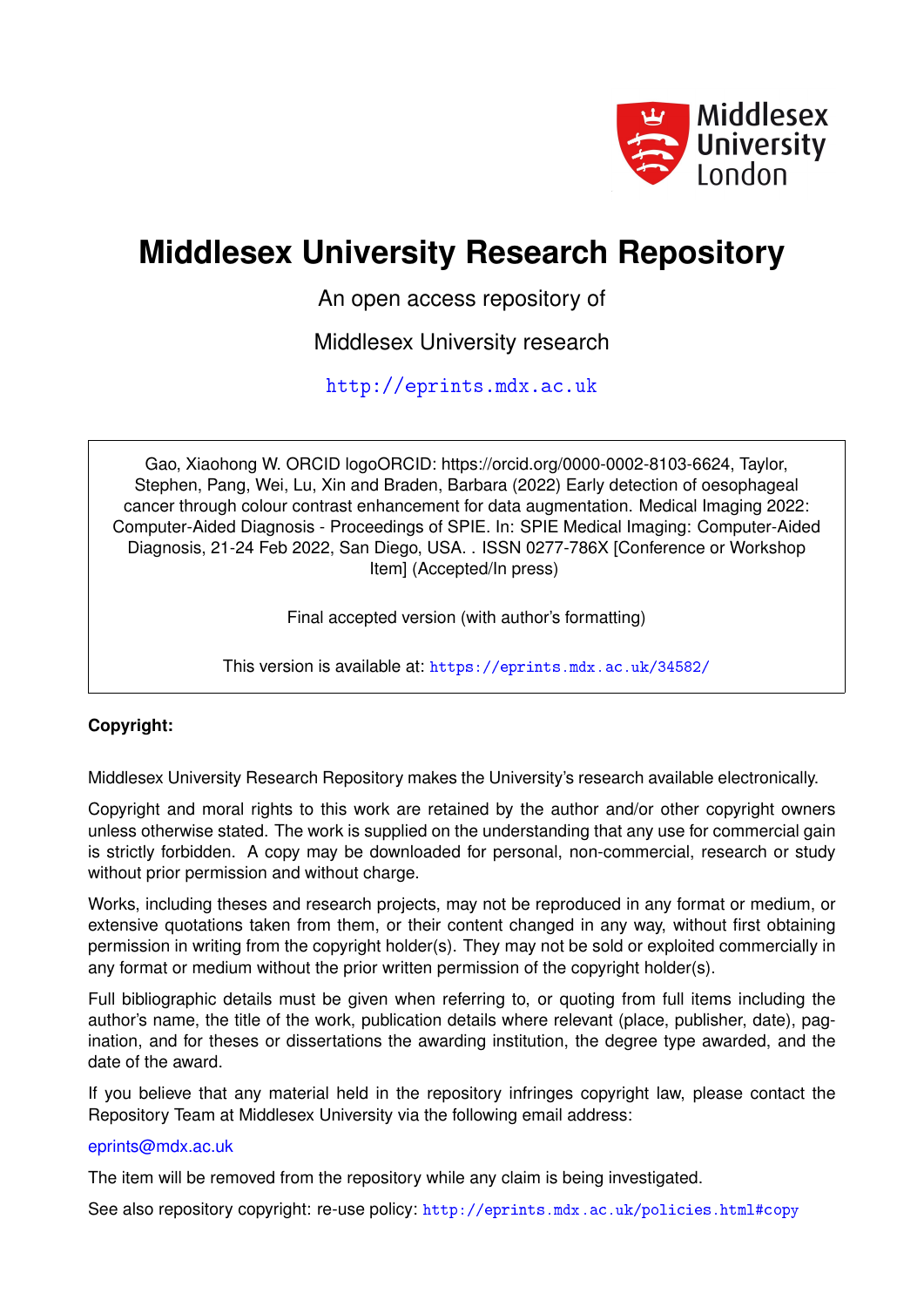# **Early detection of oesophageal cancer through colour contrast enhancement for data augmentation**

Xiaohong Gao \*<sup>a</sup>, Stephen Taylor <sup>b</sup>, Wei Pang <sup>c</sup> Xin Lu <sup>d</sup>, Barbara Braden <sup>e</sup>

<sup>a</sup> Middlesex University, London, UK <sup>b</sup> University of Oxford, Oxford, UK

<sup>c</sup> Heriot-Watt University, Edinburgh, UK

<sup>d</sup> Ludwig Institute, University of Oxford, Oxford, UK

<sup>e</sup> Translational Gastroenterology Unit, John Radcliff Hospital, University of Oxford, Oxford, UK

# **ABSTRACT**

While white light imaging (WLI) of endoscopy has been set as the gold standard for screening and detecting oesophageal squamous cell cancer (SCC), the early signs of SCC are often missed (1 in 4) due to its subtle change of early onset of SCC. This study firstly enhances colour contrast of each of over 600 WLI images and their accompanying narrow band images (NBI) applying CIE colour appearance model CIECAM02. Then these augmented data together with the original images are employed to train a deep learning based system for classification of low grade dysplasia (LGD), SCC and high grade dysplasia (HGD). As a result, the averaged colour difference (∆E) measured using CIEL\*a\*b\* increased from 11.60 to 14.46 for WLI and from 17.52 to 32.53 for NBI in appearance between suspected regions and their normal neighbours. When training a deep learning system with added enhanced contrasted WLI images, the sensitivity, specific and accuracy for LGD increases by 10.87%, 4.95% and 6.76% respectively. When training with enhanced both WLI and NBI images, these measures for LGD increases by 14.83%, 4.89% and 7.97% respectively, the biggest increase among three classes of SCC, HGD and LGD. In average, the sensitivity, specificity and accuracy for these three classes are 88.26%, 94.44% and 92.63% respectively for classification of SCC, HGD and LGD, being comparable or exceeding existing published work.

**Keywords**: Oesophageal cancer, data augmentation, colour contrast, deep learning

# **1. INTRODUCTION**

Oesophagus cancer is the 9<sup>th</sup> most common cancer [1] and the 6<sup>th</sup> leading cause of cancer-related death [2]. Globally, the estimated number of new cases was 572,000, of which approximately 509,000 persons died from oesophageal cancer in 2018 [1]. Histologically, there are two major types that constitute the majority of all oesophageal cancers, adenocarcinoma and squamous cell carcinoma cancer (SCC) (87%) [3, 4].

While the overall five-year survival rate of oesophagus cancer is less than 20% [5], this figure can be improved significantly to more than 90% if oesophageal cancer is detected in its intramucosal stage when lymph node metastasis is unlikely and it still can be treated endoscopically. Unfortunately, routine upper gastrointestinal endoscopy carries a significant miss rate for detecting oesophageal cancer and precancerous lesions. Up to 25% [6] of patients diagnosed with oesophageal cancer had a gastroscopy within the previous year are reported as normal findings. Hence there is a clinical urgency to develop a computerised assistant system to improve the detection accuracy of oesophageal pre-cancerous stages, e.g. dysplasia, allowing effective endoscopic treatment and surveillance of affected patients to prevent progression to cancer.

For endoscopy, while light imaging (WLI) has been the gold standard for screening oesophageal squamous cell cancer (SCC). However, the early sign of SCC presents inconspicuous changes in appearance, which results in considerable miss diagnosed rate (1 in 4). Hence, a number of approaches have been proposed to further enhance and thereafter highlight diseases regions. While spectral [7] or multi-spectral imaging (with 4 to 16 mono spectrum bands) or hyper-spectral imaging (16 to 40 bands) techniques have demonstrated potential to depict endogenous contrast capitalising on wavelength-dependent light-tissue interactions [8, 9], these systems require complex designated optical devices to acquire spectral signals, which presents considerable challenges, including physical implementation, prolonged acquisition time and post co-registration.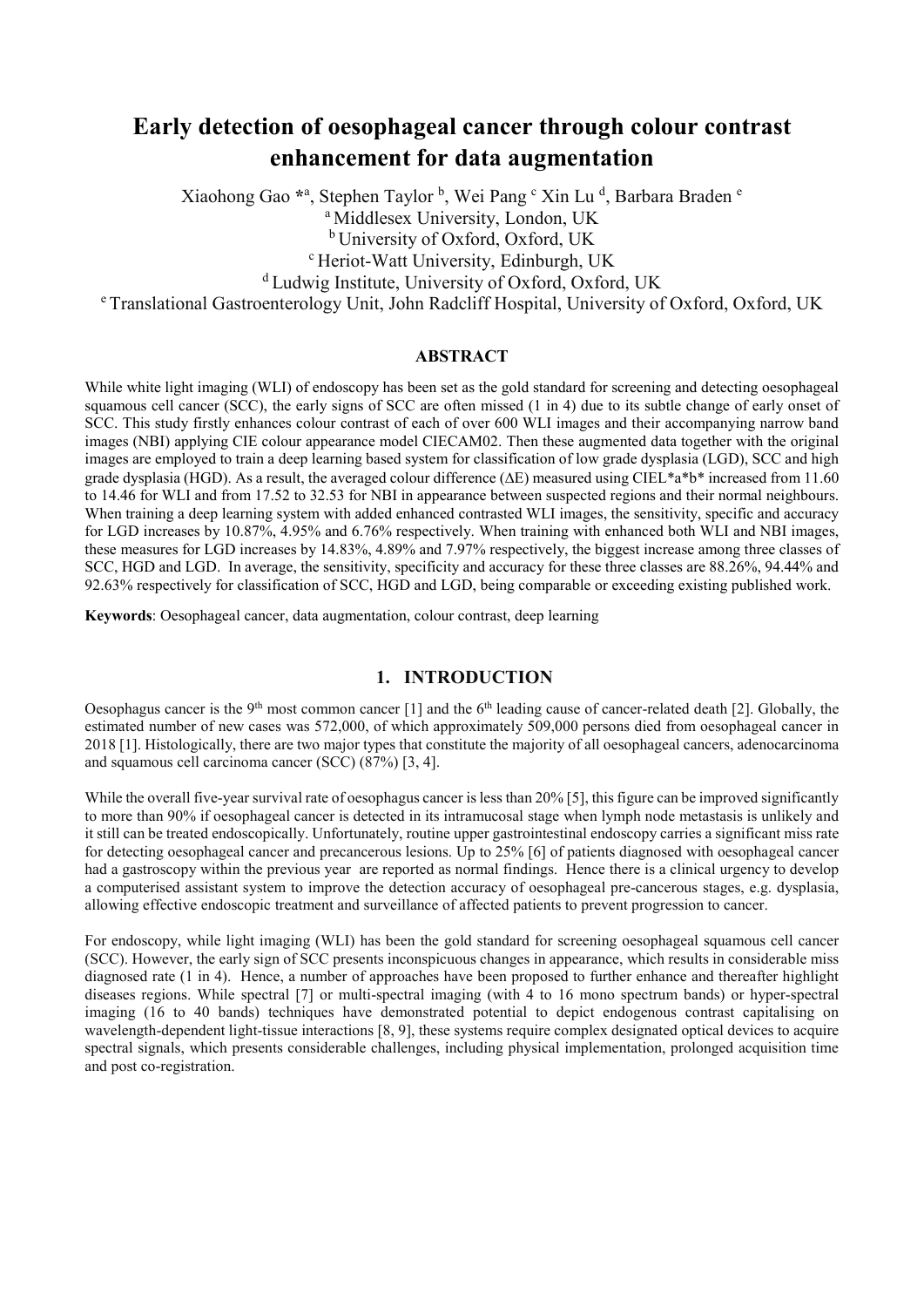Another challenge facing the development of a deep learning based decision support system remains the large variations in colour appearance of datasets when obtained from different research centres, leading to that a system usually under performs when testing on an independent cohort of datasets provided from different research centres.

Therefore, this study proposes a novel approach to responds to these challenges. It highlights the early onset of SCC from human perception point of view by increasing the contrast between these concerned regions and their surroundings. Significantly, this contrast enhancement originates from human colour vison by applying a colour appearance model of CIECAM02 [10], standardised by the *Commission Internationale de l'éclairage* (CIE), the first application in endoscopy. CIECAM02 is modelled based on human visual perception to transform between CIE tristimulus values (XYZ) and perceptual attribute correlates by taking into account viewing conditions. These contrasted images are then employed not only to assist clinicians' diagnosis visually but also to be added to training a deep learning based system for detection, delineation and classification of low or high grade dysplasia and cancer as well as in real-time.

# **2. METHODS**

Figure 1 illustrates the steps of colour contrast enhancement for both WLI and narrow band imaging (NBI) images when only two wavelengths of lighting at 415 nm (blue) and 540 nm (green) are employed.



ent flow from input image (left most) to the final contrasted image (right most). (b) Colour contrast enha

Figure 1. Colour contrast improvement using CIECAM02 model. (a) to (g) Obtaining relationship between image RGB values and CIE tristimulus values XYZ by a 3×3 matrix (M) for endoscopic cameras. (h) Workflow to enhance colour contrast by CIECAM02 model.

The characterisation of endo camera (Figure 1(a)) was firstly performed to establish the relationship by a matrix (M) (Figure 1(g)) between a camera (and monitor) (Figure 1(c)) RGB values (Figure 1(d)) when filming and CIE tristimulus values of XYZ under D65 (average daylight) (Figure 1(f)). XYZ values are a RGB equivalent from human perception's perspective. Then based on CIE XYZ values, colour appearance model CIECAM02 was applied to calculate lightness (J), colourfulness (C) and hue (H), for each pixel of an input image (Figure 1(h), left most). JCH represent the colour attributes from human perception point of view. After enhancing visual meaningful JCH values, they are converted back to XYZ using inversed CIECAM02 model and then to RGB to realise the final contrasted images (Figure 1(h), right most). In Figure 1 (e)(f). the XYZ values for each of 24 colours was measured in advance employing a tele-spectroradiometer (TSR) under D65, whereas the colour monitor to display the video is also calibrated to D65, the average of daylight.

#### **2.1 datasets**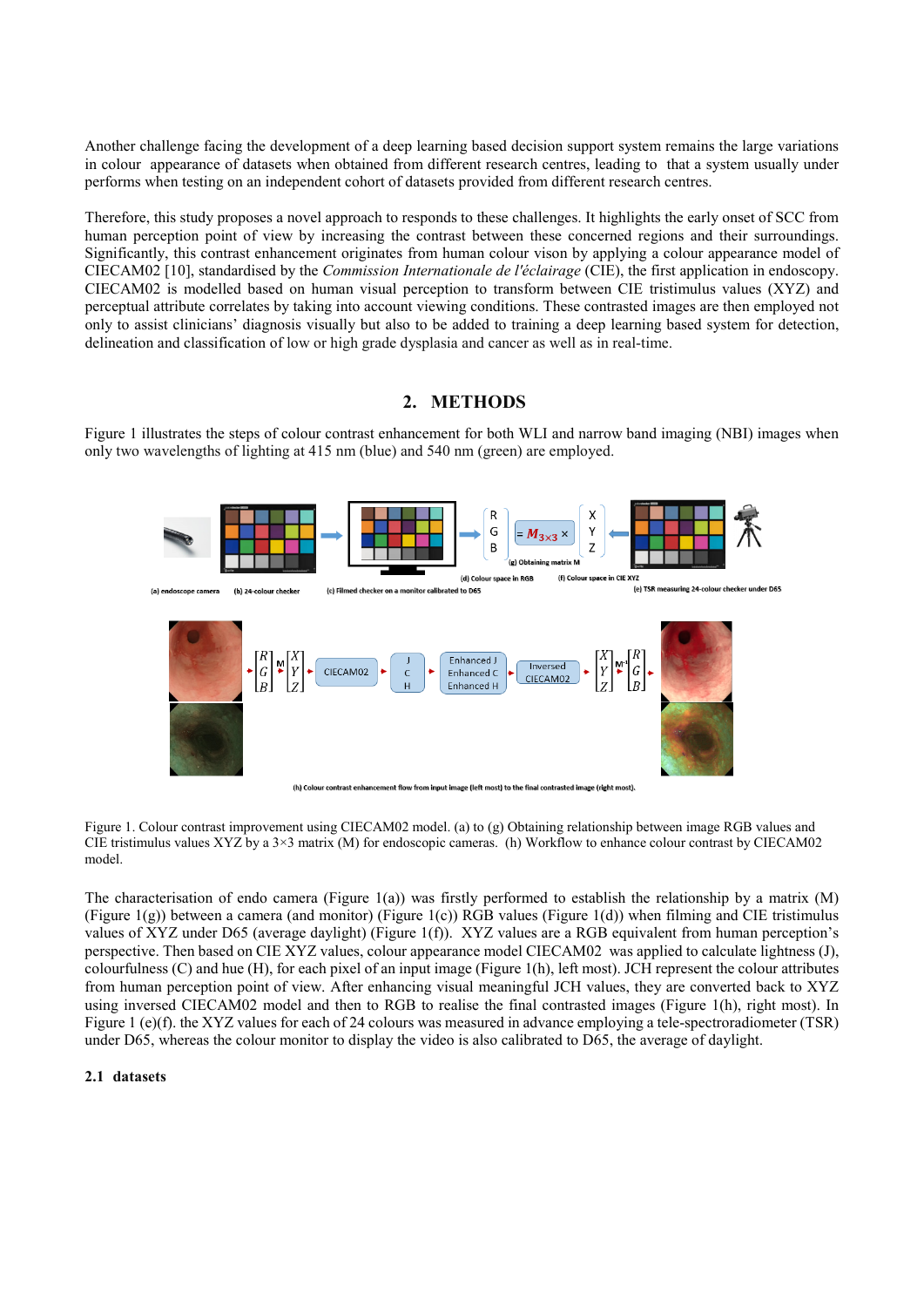Over 600 white light image (WLI) with low grade of dysplasia (LGD) are collected from patents (n=184). All patients included in this study have given written informed consent to donate biopsies. The early sign of LGD (arrows) is confirmed biopsy test, which are also annotated by two experienced endoscopists with at least 15 years of experience.

While the LGD regions have similar hue values with their surroundings, i.e. skin colour within the hue angle range (0-360) between red (H=0) and yellow (H=90), the diseased regions appear to be more colourful, i.e. from skin colour of pinkish to more colourful reddish. Hence, to further increase the differences between suspected regions and their surroundings, the colourfulness is modified to as in Eq. (1).

$$
C_{new} = C * C * \beta \tag{1}
$$

Where  $\beta = max(C)/max(C_{new})$ , which allows small colourfulness being smaller and large being larger while ensuring the updated colourfulness in line with the original value range.

After the modification of colour attributes, the JCH values are converted back to XYZ and then to RGB for the final display of enhanced images. Together both original WLI and enhanced ones are employed to train a deep learning system for detection of cancer (SCC), high grade dysplasia (HGD) and low grade dysplasia (LGD).

The overall difference between diseased regions and their immediate surroundings are measured using both CIECAM02 and CIEL\*a\*b\* models and are formulated as Eqs. (2) and (3).

$$
\Delta E_{CAM} = \frac{\sum_{n} \sqrt{(J_d - J_s)^2 + (C_d - C_s)^2 + (H_d - H_s)^2}}{n}
$$
\n(2)

$$
\Delta E_{Lab} = \frac{\sum_{n} \sqrt{(L_d - L_s)^2 + (a_d - a_s)^2 + (b_d - b_s)^2}}{n} \tag{3}
$$

Where  $d$  refers to diseased region,  $s$  the surroundind region and  $n$  the total number of diseased-surrounding pairs. The colour attributes, e.g. L\*, a\*, b\*, J, C, H, are the average of the selected each region that is manually delineated. H in Eq. (3) has been normalised to be within [0,100].

#### **2.2 The Architecture of Developed Real Time Processing System**

In this study, an end-to-end detection system has been put forward, which built upon the real-time instance segmentation approach of Yolact [11]. The basic underline model was ResNet101 to extract initial feature maps. The program was implemented in Python using the PyTorch libraries. The training takes place by training samples of WLI only (n=666), WLI+ WLI<sub>enahnced</sub>+ NBI (n=2900), and WLI + WLI<sub>enhanced</sub> + NBI + NBI<sub>enhanced</sub> (n=4704) for three classes of SCC, HGD, and LGD.

# **3. RESULTS**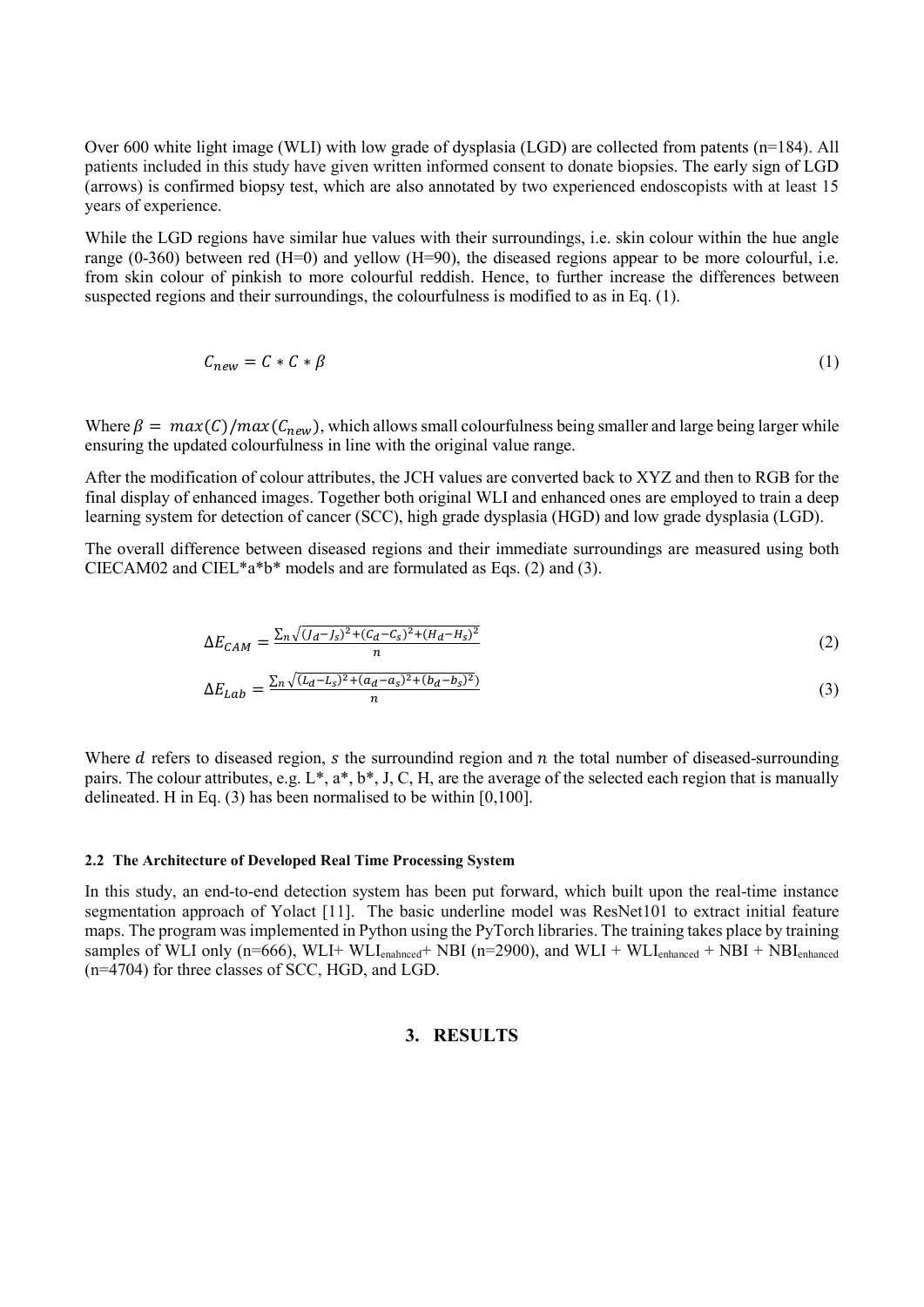Figure 2 illustrates an example of contrast enhancement from the original image (Figure 2(a)) to the colour contrast-enhanced one (Figure 2(b)). The blue and yellow boxes represent the selected suspected and surrounding regions respectively. Figures 2(c) and 2(d) are the detection results for 2(a) and 2(b) respectively where 2(d) presents near correct detection when the developed deep learning system was trained with only LGD class (normal as a default setting if no lesion is detected). The number in the bar on top of the detection box indicates the probability of the classification, e.g. 'suspicious (s:) 0.93' refers to that the detected region has 93% chance to be LGD.



Figure 2. Illustration of colour difference measurement between lesioned region and surroundings (boxes in (a) and (b)) together with LGD detection ((c) and (d), where (d) presents the correct detection for suspected regions when the system is trained with one LGD class (and normal).

Table 1 lists the detection results in terms of sensitivity, specificity, and accuracy trained using WLI with normal data augmentation technique, WLI + contrasted WLI and WLI+BNI+contrasted WLI+contrasted BNI whereas Table 2 measures the colour differences between each LGD region and its surrounding mucosa regions before and after contrast enhancement.

| Methods                                      | Class      | Sensitivity | Specificity | Accuracy |  |
|----------------------------------------------|------------|-------------|-------------|----------|--|
|                                              |            | $(\%)$      | $(\%)$      | $(\%)$   |  |
| $WLI +$ usual data augmentation              | <b>SCC</b> | 82.35       | 95.34       | 90.50    |  |
|                                              | <b>HGD</b> | 74.19       | 87.28       | 84.56    |  |
|                                              | <b>LGD</b> | 74.50       | 88.29       | 83.44    |  |
|                                              | Average    | 77.13       | 90.31       | 86.19    |  |
| WLI + Enhanced WLI                           | <b>SCC</b> | 86.11       | 93.08       | 90.25    |  |
|                                              | <b>HGD</b> | 87.03       | 90.21       | 89.49    |  |
|                                              | <b>LGD</b> | 82.97       | 95.45       | 90.26    |  |
|                                              | Average    | 85.37       | 93.24       | 90.47    |  |
| $WLI + NBI + Ehhanced WLI +$<br>enhanced NBI | <b>SCC</b> | 90.47       | 94.87       | 93.71    |  |
|                                              | <b>HGD</b> | 85.00       | 95.12       | 88.26    |  |

Table 1. The detection results in terms of sensitivity, specificity and accuracy for the deep learning systems trained with WLI, WLI+WLIenhanced and WLI+NBI+WLIenhanced +NBIenhanced images respectively.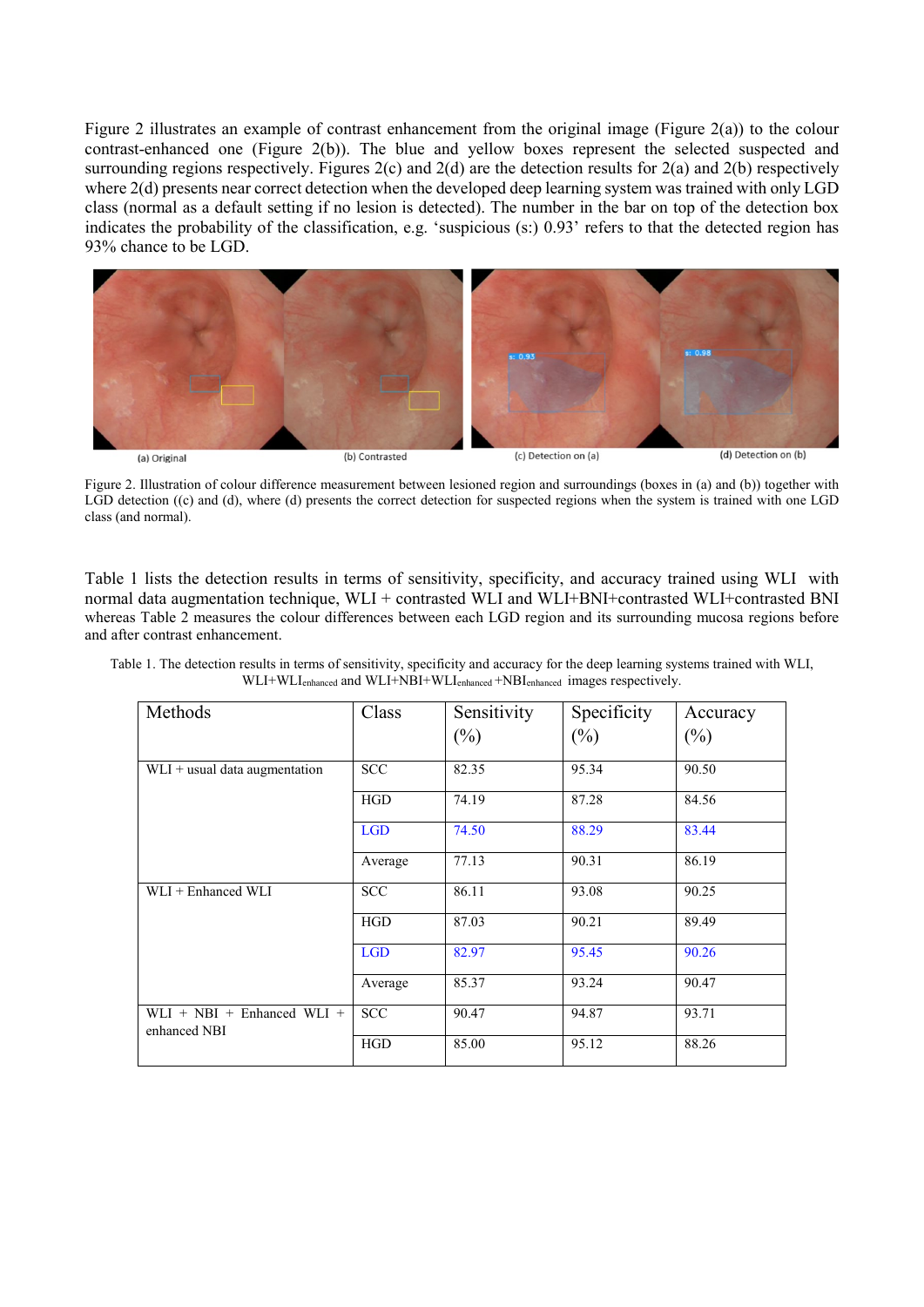| <b>LGD</b> | 89.33 | 93.18 | 91.41 |
|------------|-------|-------|-------|
| Average    | 88.26 | 94.44 | 92.63 |

Table 2. The colour differences measured using CIEL\*a\*b\* between each LGD and its surrounding mucosa for original WLI and NBI and their enhanced counterparts.

|                     | $\Delta L$ | $\Delta a^*$ | $\Delta b^*$ | $\Delta E_{L^*a^*b^*}$ | $\Delta L_{CAM}$ | $\Delta C_{\rm CAM}$ | $\Delta H_{\rm CAM}$ | $\Delta E_{\rm CAM}(\%)$ |
|---------------------|------------|--------------|--------------|------------------------|------------------|----------------------|----------------------|--------------------------|
| WLI                 | 5.76       | 6.23         | 7.38         | 11.60                  | 4.83             | 9.23                 | 19.30                | 13.12                    |
| Enhanced WLI        | 7.74       | 8.48         | 8.44         | 14.46                  | 6.62             | 12.29                | 27.48                | 18.35                    |
| <b>NBI</b>          | 8.17       | 10.59        | 9.50         | 17.52                  | 9.57             | 3.73                 | 6.25                 | 10.82                    |
| <b>Enhanced NBI</b> | 10.23      | 16.22        | 21.56        | 32.53                  | 12.00            | 10.06                | 95.32                | 33.60                    |

# **4. NEW BREAKTHROUGH WORK TO BE PRESENTED**

This study is probably the first one to enhance colour differences from human perception point of view, which alleviates colour variations between datasets obtained from different research centres because all the enhanced images are processed applying CIECAM02 under a fixed lighting condition, e.g. D65. In addition, it improves detection rate significantly in comparison with usual data augmentation technique by changing colours based on their RGB contents. Significantly, this developed system can operate in real time at 34 frames/second when processing endoscopic videos.

# **5. CONCLUSION**

The challenges facing early detection of oesophageal cancer remain being limited changes presented on the surface of oesophagus and colour variations of datasets obtained from different centres when training an AIbased decision support system. This study takes human colour perception into consideration and pre-process images to enhance image contrast. As a result, not only lesioned regions, mainly suspected or LGD, stand out significantly with colour differences in  $\Delta E_{L^*a^*b^*}$  increased from 11.60 to 14.46 and from 13.12 to 18.35 in ∆ECAM for WLI and an increase of 15 and 22 for NBI when measured in ∆EL\*a\*b\* and ∆ECAM respectively. In addition, with the addition of these enhanced contrasted images to the training, the accuracy improves from 86.19% to 90.25% for WLI and to 92.63% when both WLI and NBI images are applied. These results are based on the independent cohort of test datasets. Significantly, the sensitivity, specificity and accuracy for LGD are increased from 74.50%, 88.29% and 83.44% to 89.33%, 93.18% and 91.42% respectively when both WLI and NBI are included, an improvement by 14%, 5%, and 8% respectively.

In comparison with the work conducted by Osawa et al [7] on colour enhancement based on flexible spectral imaging, e.g.., where the averaged increase of  $\Delta E_{L*}$ <sub>a\*b\*</sub> is 8.4 units from conventional esophagogastroduodenoscopy (EGD) WLI to NBI, the contrast in our study has been enhanced by 4.74 and 8.9 units for WLI to WLI and WLI to NBI respectively, demonstrating the effectiveness of computational technique on image contrast enhancement.